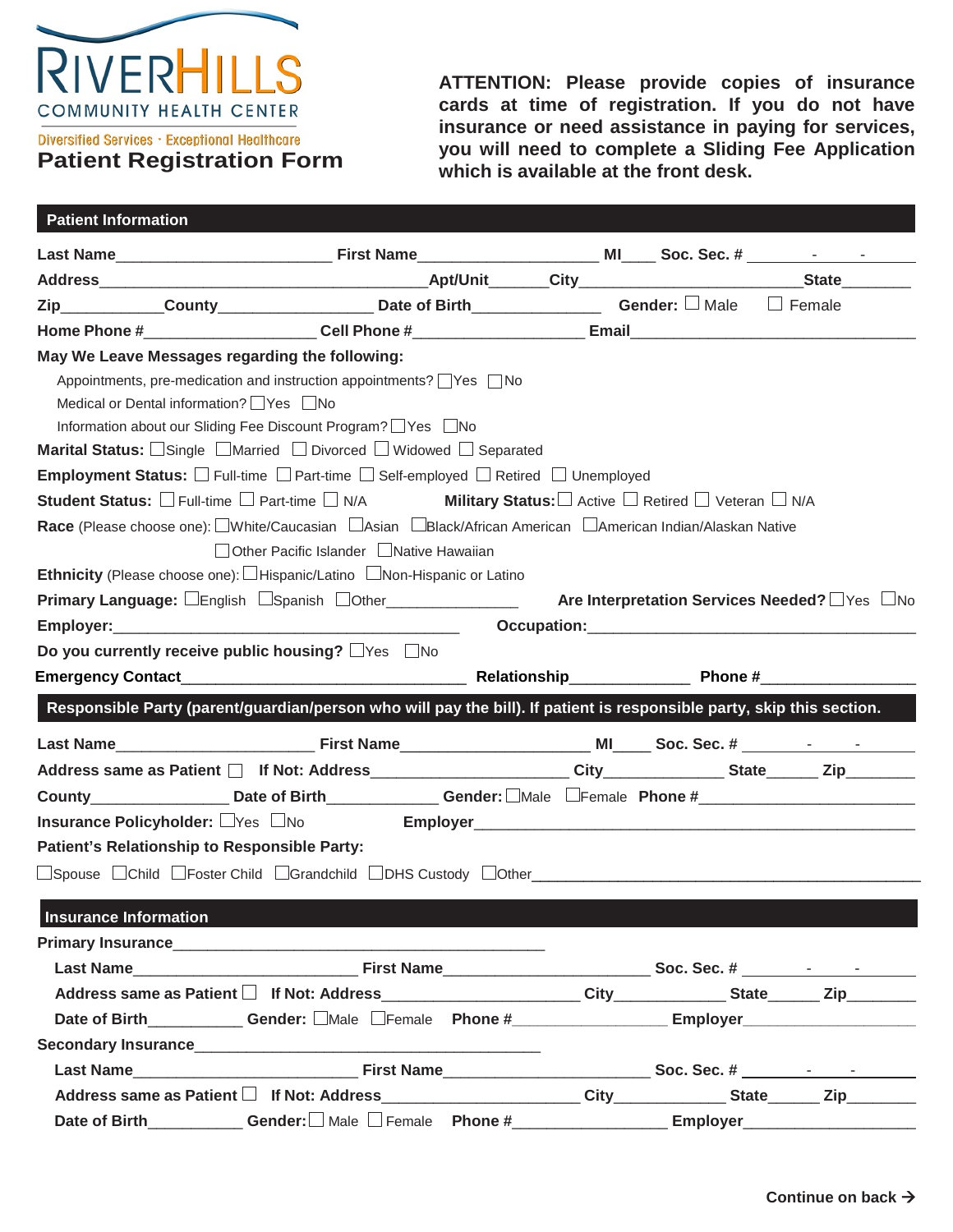## **Gender Identity**

| $\Box$ None $\Box$ Identifies as Female $\Box$ Male $\Box$ Female to Male $\Box$ Male to Female                                 |  |  |  |  |  |  |  |
|---------------------------------------------------------------------------------------------------------------------------------|--|--|--|--|--|--|--|
| $\Box$ Genderqueer neither exclusively Male nor Female                                                                          |  |  |  |  |  |  |  |
|                                                                                                                                 |  |  |  |  |  |  |  |
| $\Box$ Choose not to disclose                                                                                                   |  |  |  |  |  |  |  |
| <b>Sexual Orientation</b>                                                                                                       |  |  |  |  |  |  |  |
| $\Box$ None $\;\;\Box$ Lesbian, Gay or Homosexual $\;\;\Box$ Straight or Heterosexual $\;\;\Box$ Bisexual $\;\;\Box$ Don't Know |  |  |  |  |  |  |  |
|                                                                                                                                 |  |  |  |  |  |  |  |
| Choose not to disclose                                                                                                          |  |  |  |  |  |  |  |
| <b>Living Situation</b>                                                                                                         |  |  |  |  |  |  |  |
|                                                                                                                                 |  |  |  |  |  |  |  |

**Do you consider yourself homeless?**  $\Box$ Yes  $\Box$ No

#### **If yes, what definition would best describe your living situation?**

ShelterStreet Doubled Up (Temporarily living with others.)

Transitional Housing (Temporary housing and supportive services to transition from homeless to permanent housing.)

 $\square$  Other (Single room occupancy hotels/motels, day to day paid for housing, etc.)

# **Please Select Your Household Size and Your Estimated Yearly Gross Household Income:**

| <b>Household</b><br><b>Size</b> | Yearly            | Yearly                      | Yearly                      | Yearly                      | Yearly               |
|---------------------------------|-------------------|-----------------------------|-----------------------------|-----------------------------|----------------------|
|                                 | □ 0-\$13,590      | □ \$13,591-\$19,026         | $\square$ \$19,027-\$23,556 | □ \$23,557-\$27,180         | $\Box$ \$27,181+     |
| $\mathbf{2}$                    | $\Box$ 0-\$18,310 | □ \$18,311-\$25,634         | $\Box$ \$25,635-\$31,737    | □ \$31,738-\$36,620         | □ \$36,621+          |
| 3                               | □ 0-\$23,030      | □ \$23,031-\$32,242         | $\Box$ \$32,243-\$39,919    | $\square$ \$39,920-\$46,060 | □ \$46,061+          |
| 4                               | $\Box$ 0-\$27,750 | $\square$ \$27,751-\$38,850 | $\square$ \$38,851-\$48,100 | □ \$48,101-\$55,500         | $\square$ \$55,501 + |
| 5                               | □ 0-\$32,470      | $\Box$ \$32,471-45,458      | □ \$45,459-\$56,281         | □ \$56,282-\$64,940         | $\Box$ \$64,941+     |
| 6                               | $\Box$ 0-\$37,190 | $\square$ \$37,191-\$52,066 | 552,067-\$64,463            | □ \$64,464-74,380           | $\Box$ \$74,381+     |
| $\mathbf{7}$                    | 0-\$41,910 ⊡      | $\square$ \$41,911-\$58,674 | □ \$58,675-\$72,644         | □ \$72,645-\$83,820         | $\Box$ \$83,821+     |
| 8                               | □ 0-\$46,630      | $\square$ \$46,631-\$65,282 | □ \$65,283-\$80,825         | □ \$80,826-\$93,260         | $\Box$ \$93,261+     |
| 9                               | □ 0-\$51,350      | $\Box$ \$51,351-\$71,890    | 571,891-\$89,007            | □ \$89,008-\$102,700        | $\Box$ \$102,701+    |
| 10                              | $\Box$ 0-\$56,070 | $\Box$ \$56,071-\$78,498    | 578,499-\$97,188            | □ \$97,189-\$112,140        | $\Box$ \$112,141+    |
| 11                              | □ 0-\$60,790      | $\Box$ \$60,791-\$85,106    | □ \$85,107-\$105,369        | □ \$105,370-\$121,580       | □ \$121,581+         |
| $12 +$                          | $\Box$ 0-\$65,510 | $\square$ \$65,511-\$91,714 | 551,715-\$113,551∥          | $\Box$ \$113,552-\$131,020  | $\Box$ \$131,021+    |

Payment Agreement: I hereby certify that the above information is true. I understand that I am expected to promptly and fully pay for services provided by River Hills Community Health Center according to the fees established including co-pays and deductibles.

**Assignment of Benefits:** I hereby assign and authorize direct payment to River Hills Community Health Center of all insurance coverage or other benefits under any government program, any insurance policy or plan, or any other available benefit. This assignment shall remain in effect until revoked in writing.

**Consent to Medical Treatment:** I hereby request and give consent for the health care professionals at River Hills Community Health Center to provide medical treatment to me and/or my family.

**Consent to Dental Treatment:** I hereby request and give consent for the dental care professionals at River Hills Community Health Center to provide dental treatment to me and/or my family to include exam, radiographs, prophylaxis and application of fluoride.

**Consent to Release Protected Health Information:** I authorize River Hills Community Health Center to release medical information relating to the patient to health insurance companies, health plans or third party payors, or their authorized agents, for the purpose of determining benefits payable in connection with services provided.

*Patient or Responsible Party Signature Relationship to Patient Date*

**X**